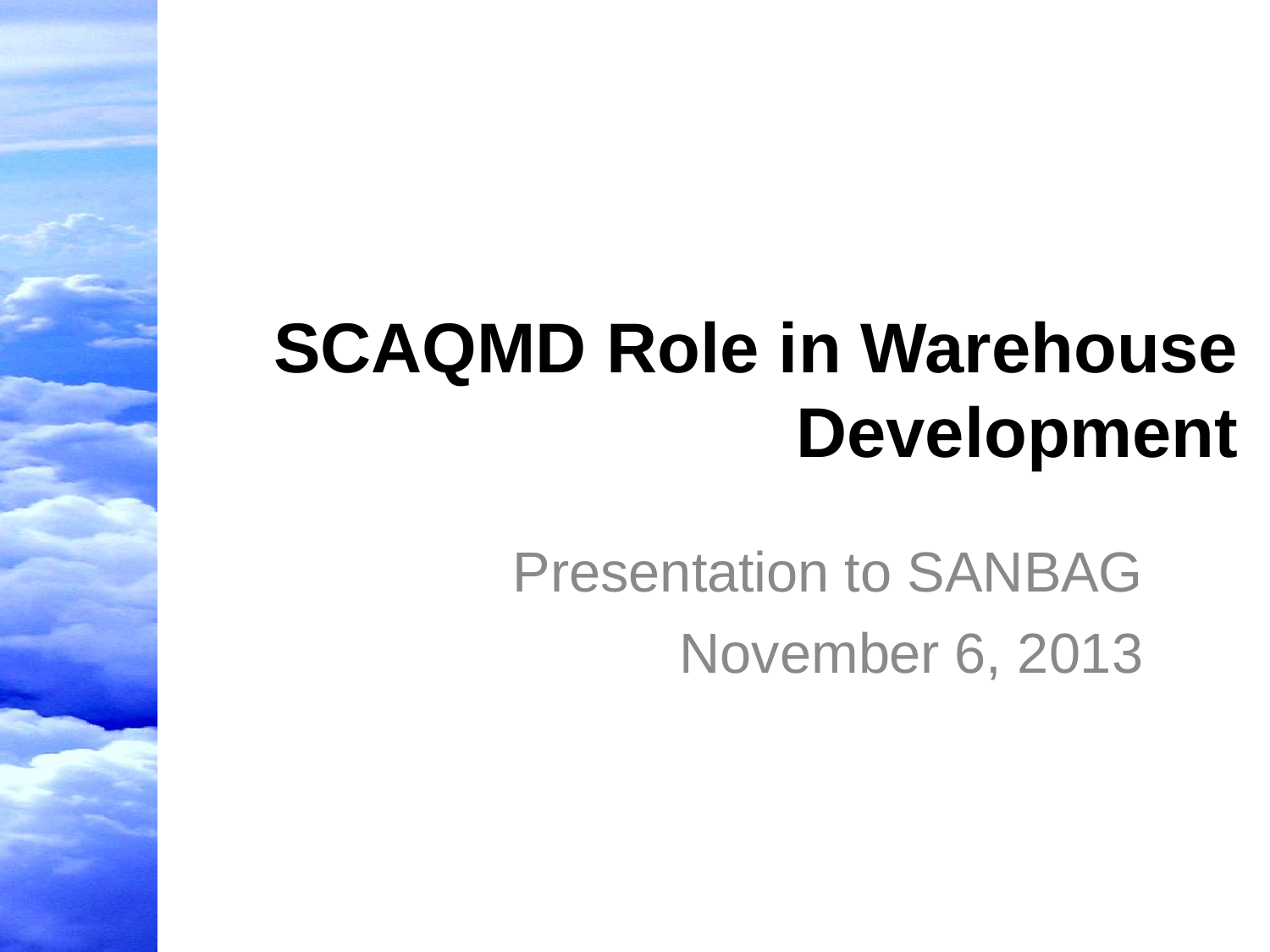# **SCAQMD Role as a CEQA Commenting Agency**

- SCAQMD reviews CEQA documents in its role as a commenting agency
- SCAQMD does not support or oppose projects
- SCAQMD does not have regulatory authority over land use decisions such as warehouse development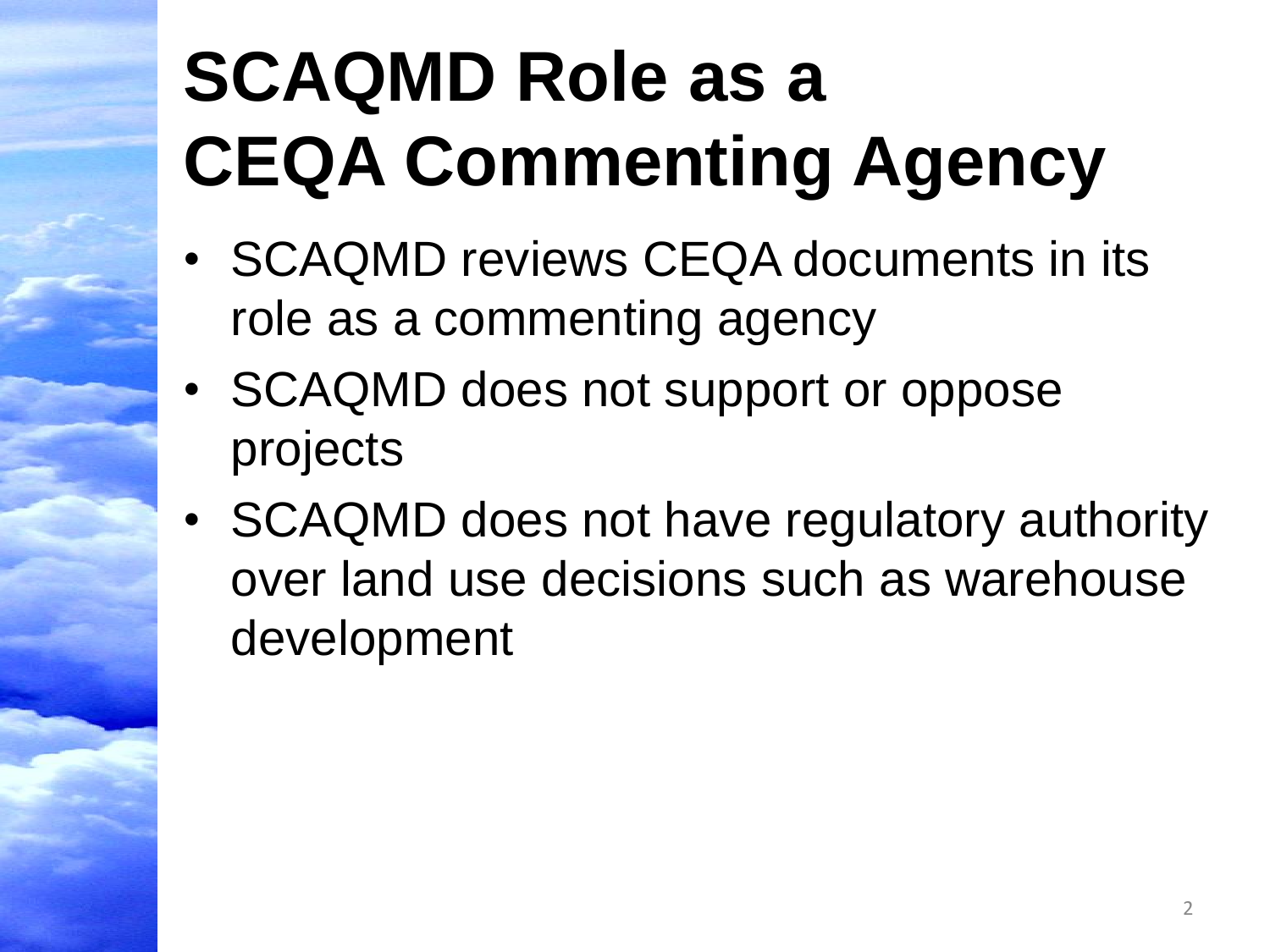### **SCAQMD Staff CEQA Activities**

- Provide technical comments on air quality analysis – localized and regional
- Recommend mitigation measures for significant impacts
- SCAQMD posts letters on its website <http://www.aqmd.gov/ceqa/letters.html>
- Monthly activity report included in Governing Board package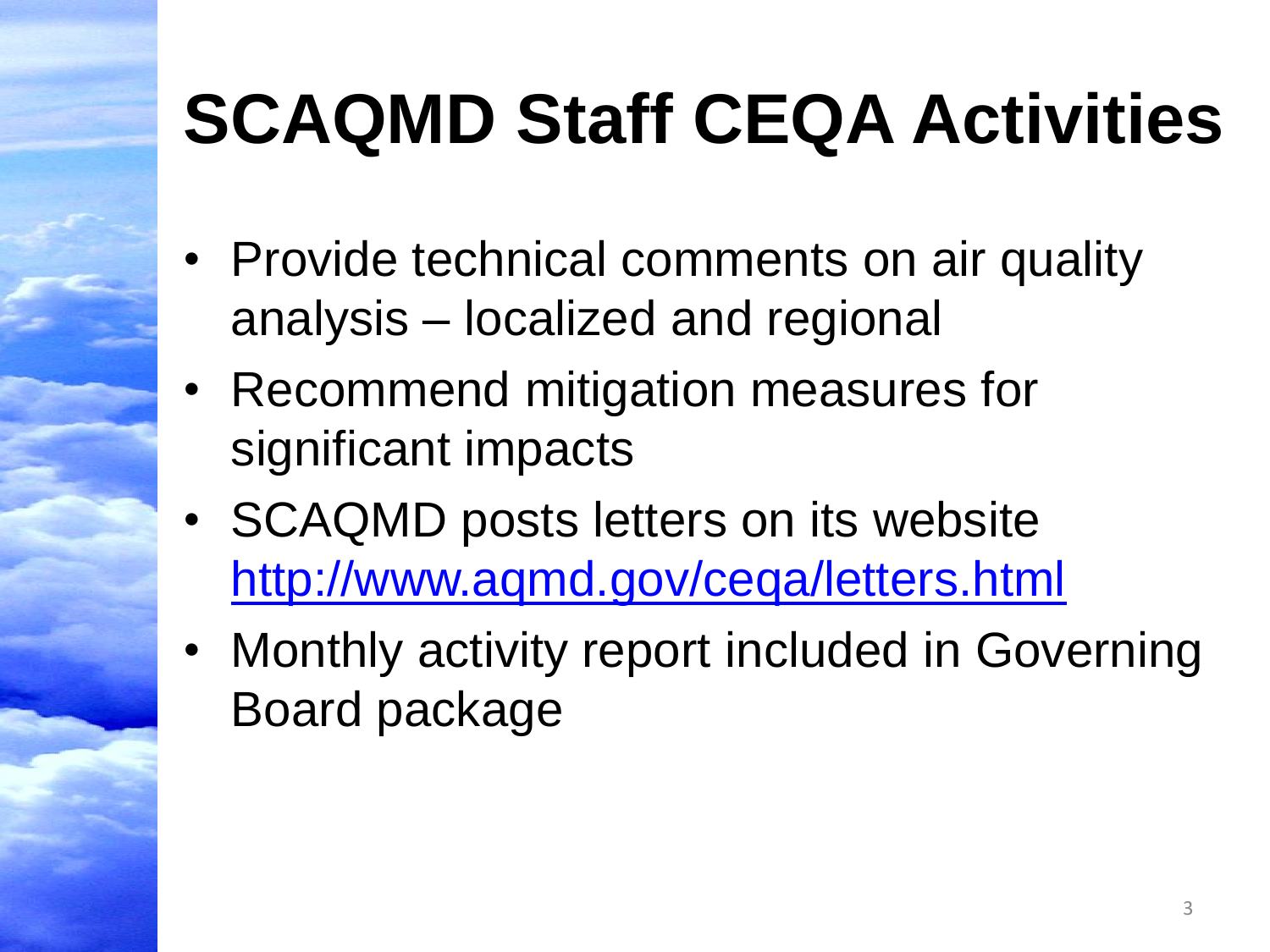# **SCAQMD Staff CEQA Reviews (Annual Totals)**

- About 1,200 CEQA documents reviewed
	- 95%+ documents reviewed
	- SCAQMD comments on about 220 documents
- About 25 CEQA documents on warehouses reviewed
	- About 4 NOP comment letters
	- About 10 EIR or Neg Dec comment letters
	- 1-3 Projects receive SCAQMD staff testimony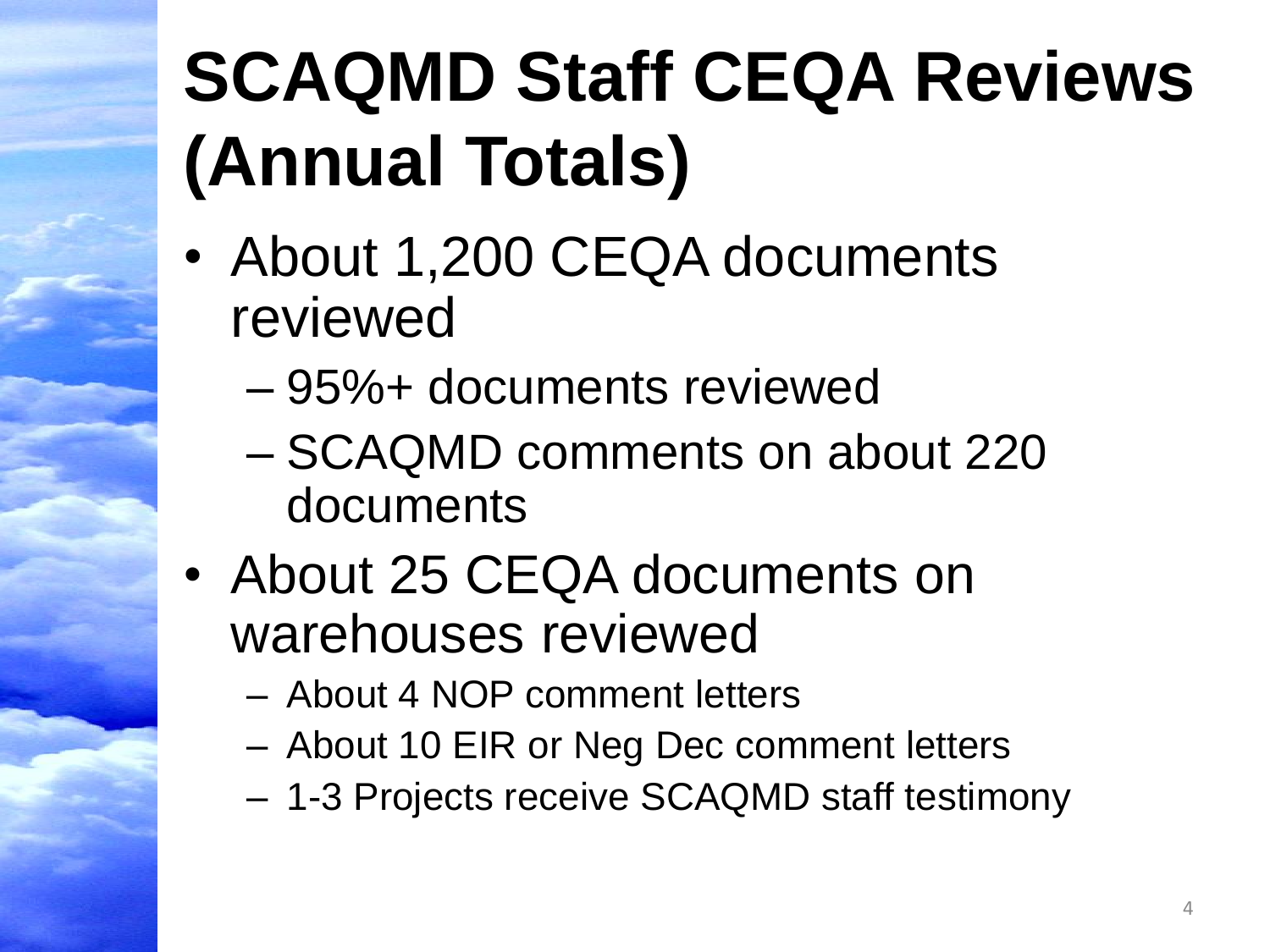### **Container Forecast for Ports**



### **Projected Goods Movement Growth**

*http://www.portoflosangeles.org/maritime/stats.asp, http://www.polb.com/economics/stats/default.asp, http://www.portoflosangeles.org/pdf/SPB\_Container\_Forecast\_Update\_2009.pdf*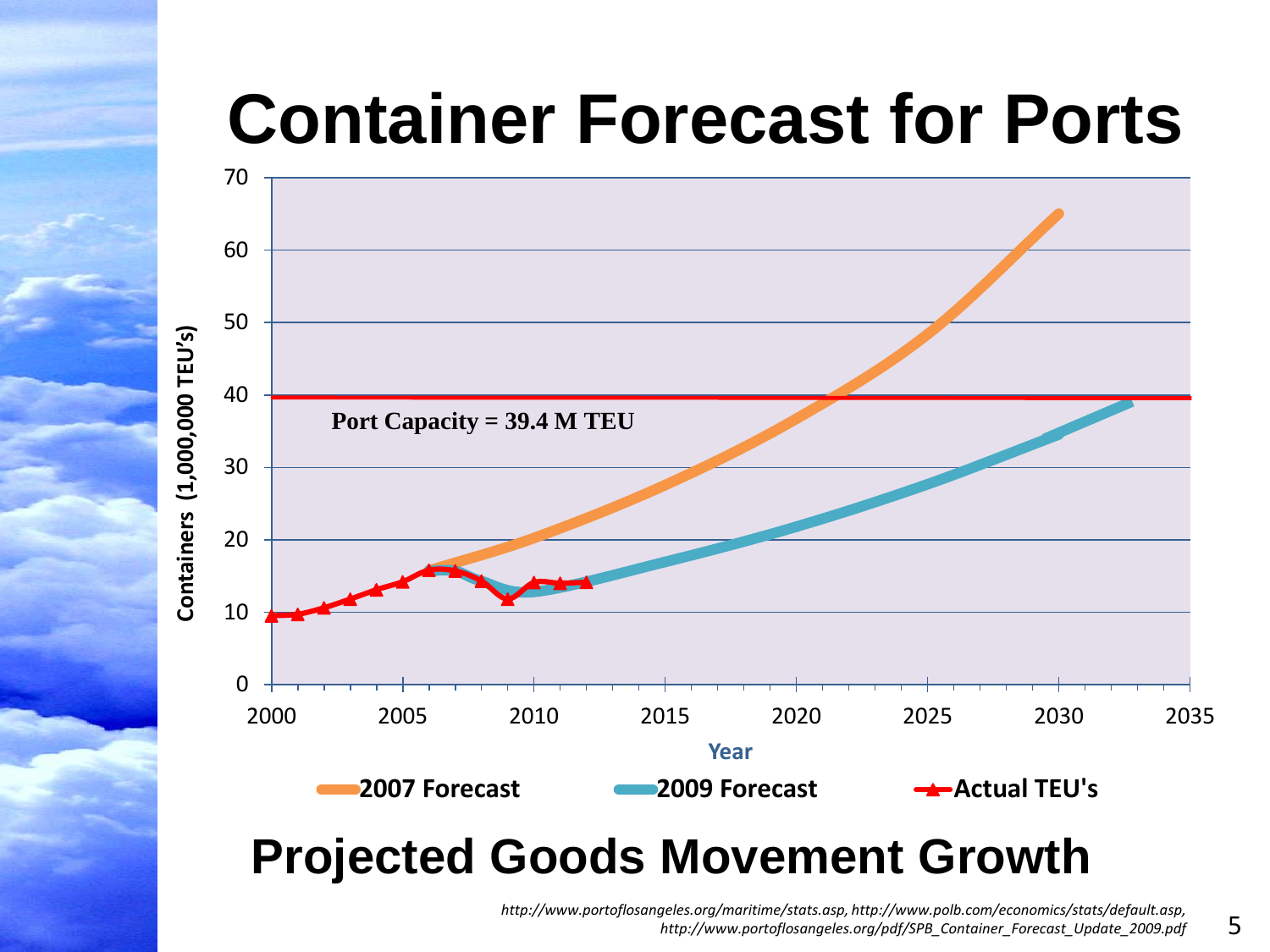### **Projected Warehousing Growth**



*Undeveloped land zoned for warehousing*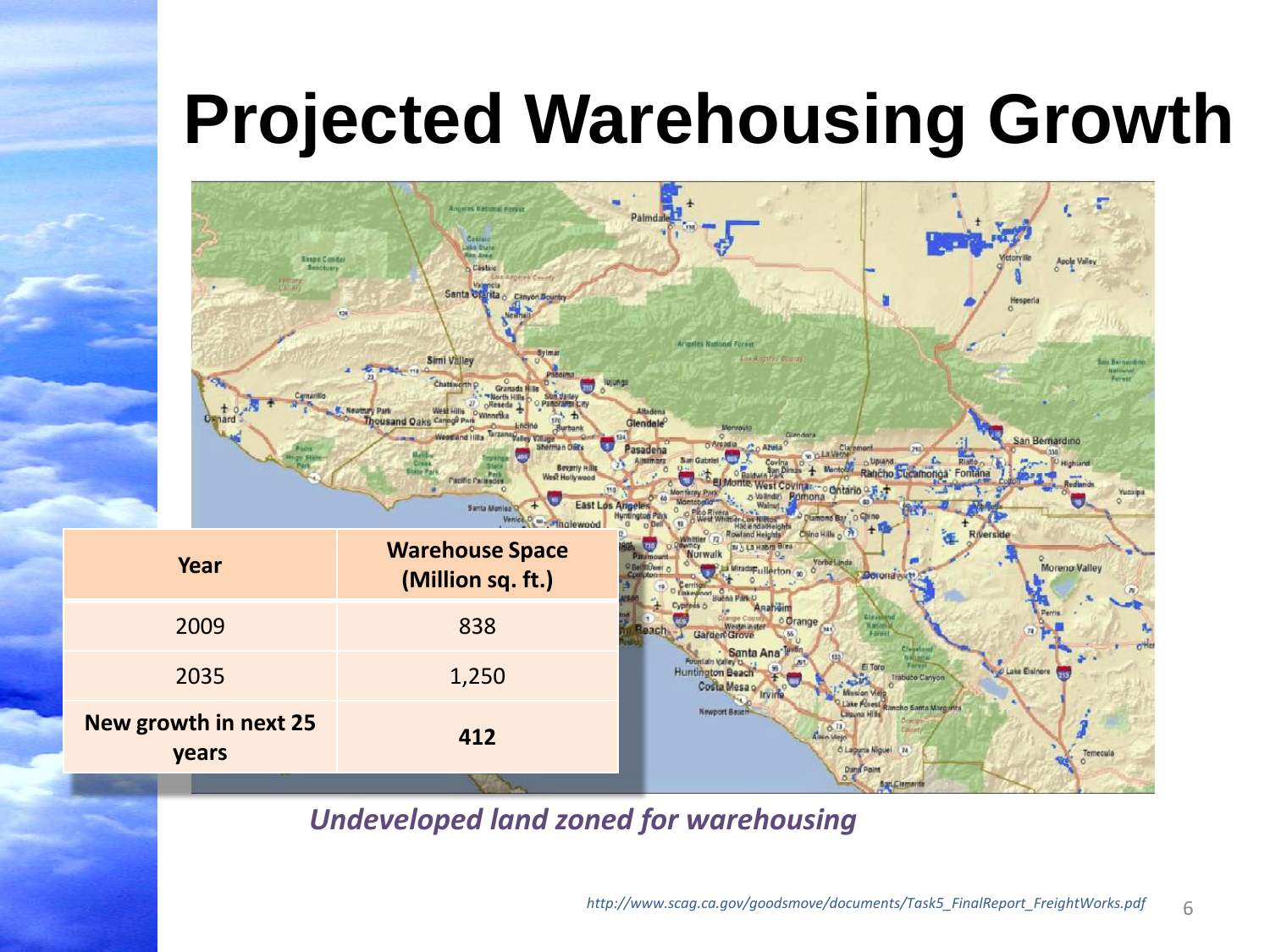

#### **Two-thirds to three-quarters reduction in NOx needed to attain ozone standards**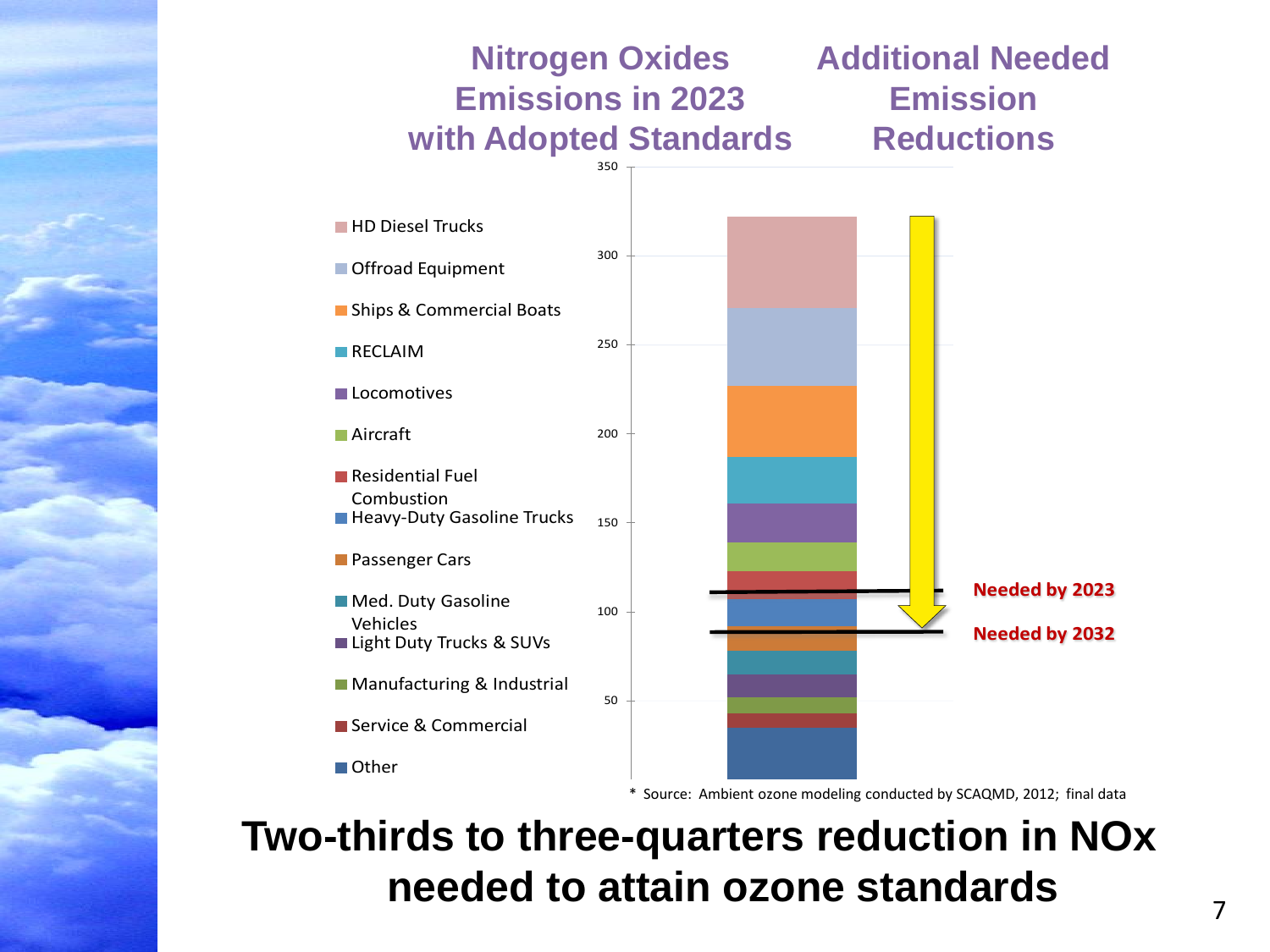### **Air Quality Impacts from Warehousing**

- Heavy-duty diesel trucks represent more than 90 percent of air quality impact
- Diesel trucks produce regional and localized air quality impacts
- Regional pollution ozone and PM 2.5
- Localized pollution
	- Increased cancer risk from diesel particulate and NO2
	- Proximity to residential and sensitive receptors
- Although truck exhaust technologies are improving, air quality impacts can be significant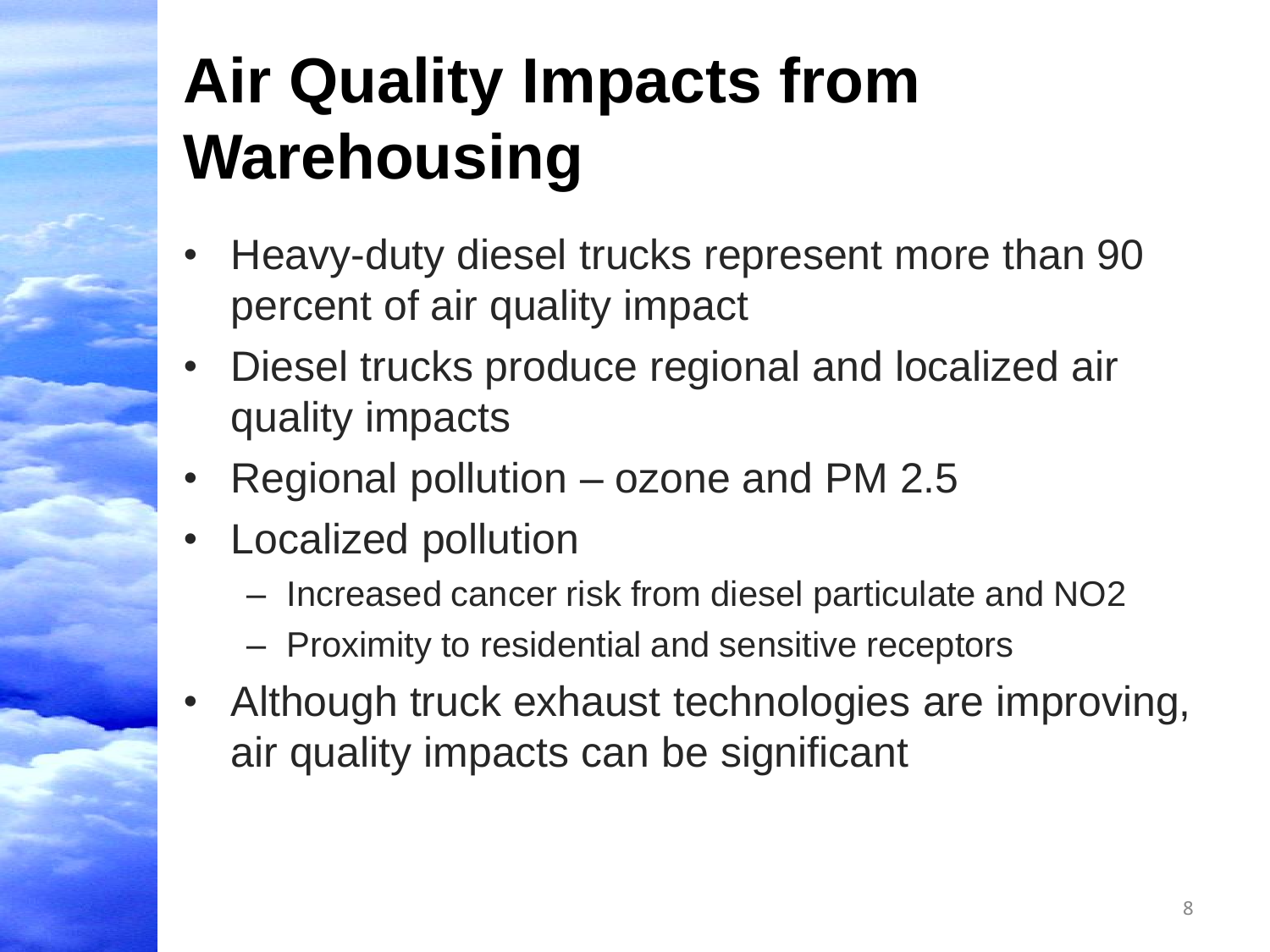### **Proximity Matters**

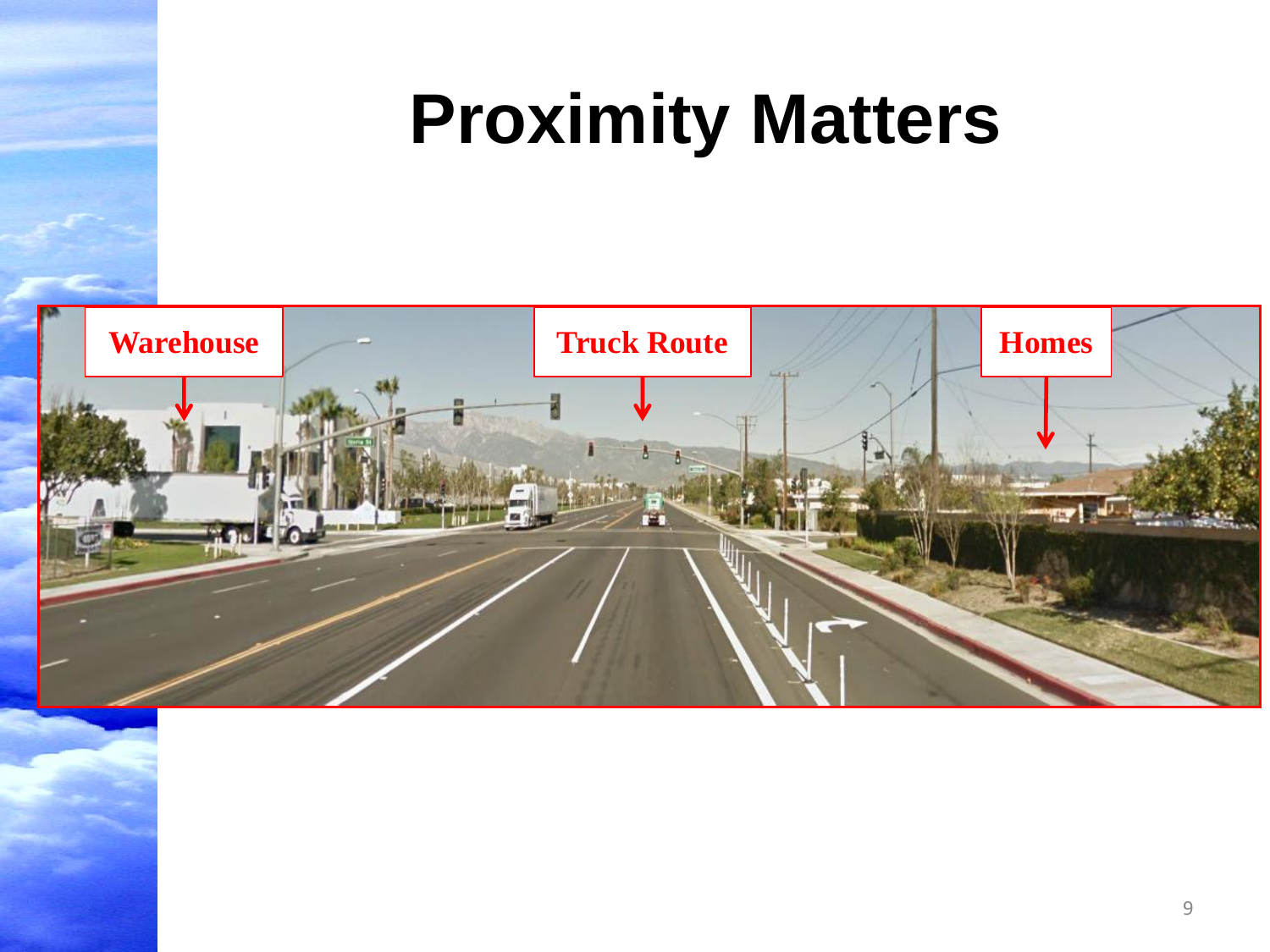### **Key Mitigation Measures for New Warehouses**

- WRCOG Good Neighbor **Guidelines**
- Clean trucks and truck routes
- Infrastructure for zero and near-zero truck technologies
- Solar
- Buffer zones/Sensitive Receptors



 $\blacksquare$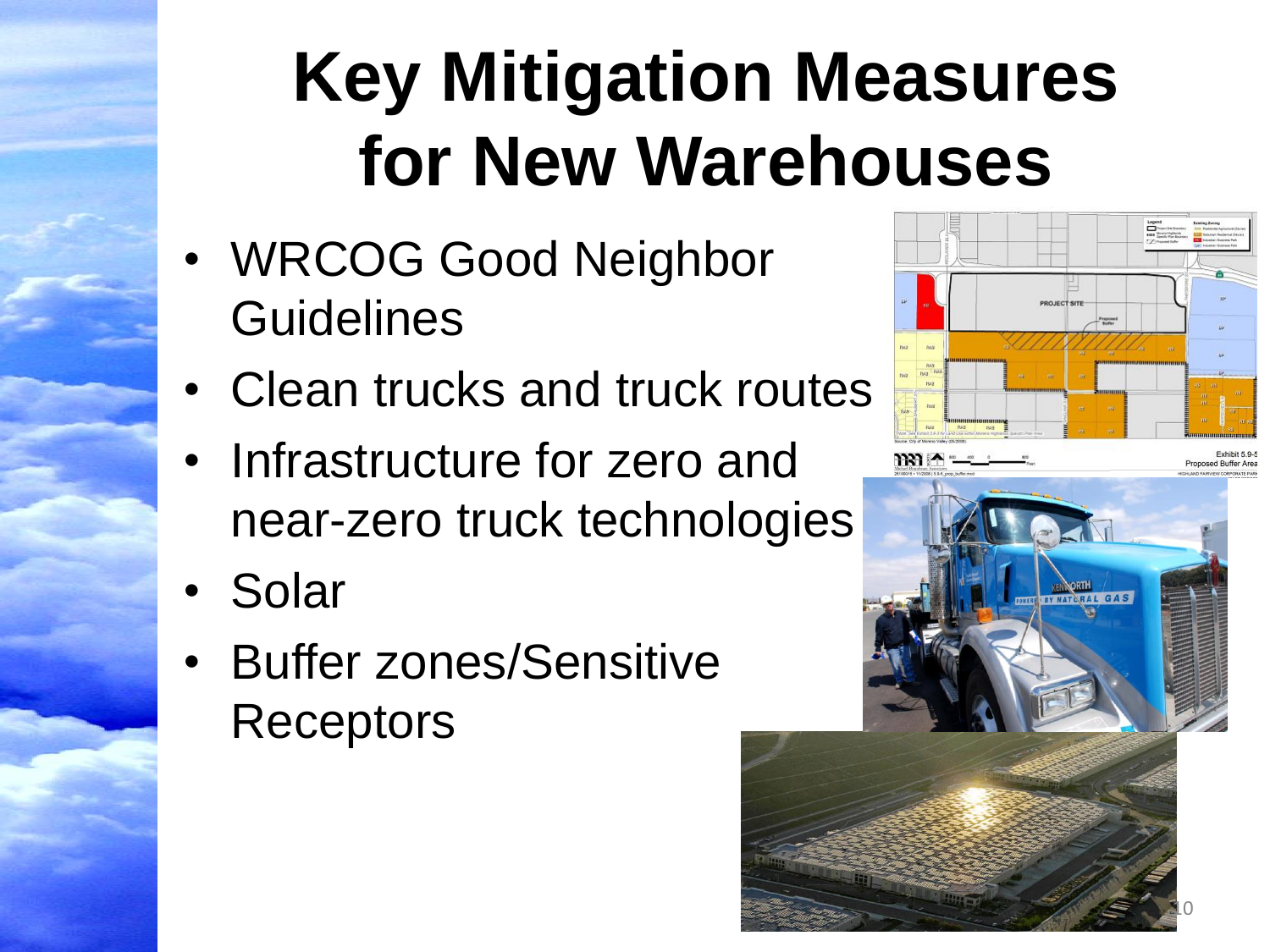# **SCAQMD High Cube Warehouse Truck Study**

- What is the purpose of the study?
	- Study results will be used to provide voluntary guidance to lead agencies for CEQA air quality analyses
- What are study methods?
	- Study is gathering operational and traffic data from existing warehouses within SCAQMD
	- Study being conducted by traffic engineers
- How are stakeholders involved?
	- Stakeholders Working Group: Developers, local government, environmental representatives, academics
	- 12 Working Group Meetings to date